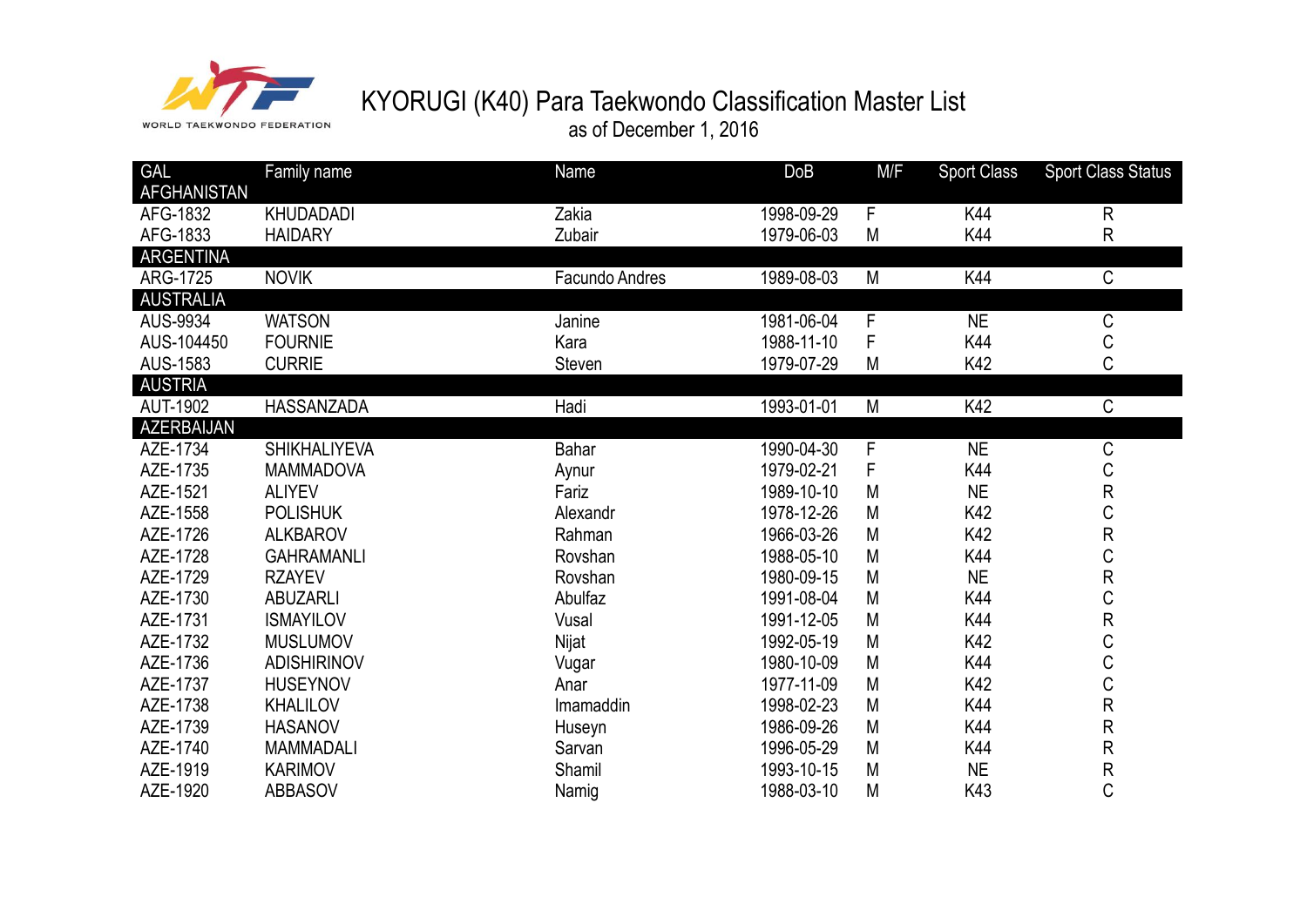

| <b>GAL</b>        | Family name            | Name         | DoB        | M/F       | <b>Sport Class</b> | <b>Sport Class Status</b> |
|-------------------|------------------------|--------------|------------|-----------|--------------------|---------------------------|
| <b>AZERBAIJAN</b> |                        |              |            |           |                    |                           |
| AZE-1930          | <b>HASANOV</b>         | Devran       | 1995-11-05 | M         | K42                | R                         |
| AZE-1992          | <b>NUSRATDINOV</b>     | Emin         | 1989-01-28 | M         | K44                | R                         |
| AZE-1957          | <b>FATALIYEVA</b>      | Royala       | 1991-06-06 | F         | K44                | С                         |
| AZE-1964          | <b>AKUNDOV</b>         | Ayaz         | 1984-07-29 | M         | <b>NE</b>          | $\mathsf R$               |
| AZE-1991          | <b>MIRZAYEV</b>        | Kazar        | 1986-10-25 | M         | K43                | С                         |
| AZE-2171          | <b>IBADOV</b>          | Shahmir      | 1996-03-05 | M         | K41                | R                         |
| <b>BRAZIL</b>     |                        |              |            |           |                    |                           |
| <b>BRA-1753</b>   | <b>DE ALMEIDA</b>      | Flavio       | 1996-04-02 | M         | K44                | R                         |
| <b>BRA-2004</b>   | <b>ALMEIDA</b>         | Lucas        | 1998-07-04 | ${\sf M}$ | K42                | R                         |
| CANADA            |                        |              |            |           |                    |                           |
| CAN-1554          | <b>DAWN STANDEVEN</b>  | Lisa         | 1967-12-16 | F         | <b>NE</b>          | $\mathsf C$               |
| CAN-1979          | <b>PINCHERLI</b>       | Kelvyn       | 1998-04-18 | M         | <b>NE</b>          | С                         |
| CAN-8464          | <b>CAPPELLO</b>        | Anthony      | 1990-11-28 | M         | K43                | C                         |
| COMOROS           |                        |              |            |           |                    |                           |
| <b>COM-1500</b>   | <b>MOHAMOD</b>         | Jack         | 1983-04-23 | M         | K44                | R                         |
| <b>COLOMBIA</b>   |                        |              |            |           |                    |                           |
| COL-0000          | <b>CHAPARRO</b>        | Fabian       |            | M         | K44                | $\mathsf R$               |
| COL-1668          | <b>AGUDELO</b>         | Jhon Henry   | 1998-05-26 | M         | K43                | C                         |
| <b>COSTA RICA</b> |                        |              |            |           |                    |                           |
| CRC-1543          | <b>FONTANA SALINAS</b> | Andres       | 1980-10-11 | M         | K42                | $\mathsf R$               |
| <b>CRC-1606</b>   | PIZARRO HERNANDEZ      | Edwin        | 1973-03-08 | M         | K44                | С                         |
| CRC-1718          | <b>MOLINA GOMEZ</b>    | Andres       | 1988-03-07 | M         | K44                | C                         |
| <b>CROATIA</b>    |                        |              |            |           |                    |                           |
| CRO-2028          | <b>KIS</b>             | <b>Bruno</b> | 1976-12-31 | M         | K44                | R                         |
| CRO-2030          | <b>MIKULIC</b>         | Ivan         | 1995-01-30 | M         | K44                | С                         |
| CRO-2031          | <b>BAKOVIC</b>         | Luka         | 1997-12-03 | M         | <b>NE</b>          | R                         |
| CRO-3998          | <b>MILANOVIC</b>       | Pere         | 1989-11-19 | М         | K44                | C                         |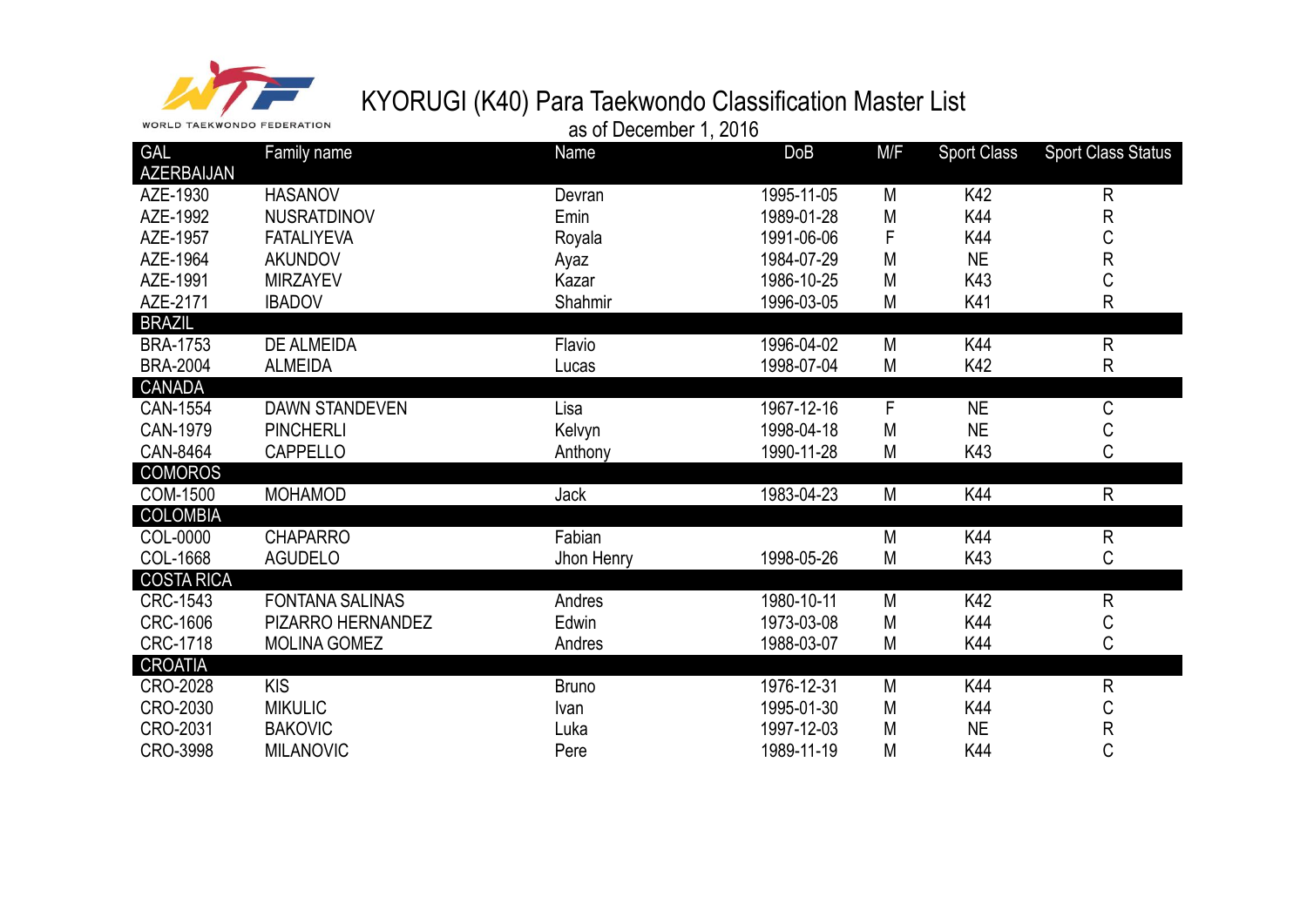

| <b>WORLD TAEKWONDO FEDERATION</b> |                                | as of December 1, 2016 |                          |        |                    |                           |
|-----------------------------------|--------------------------------|------------------------|--------------------------|--------|--------------------|---------------------------|
| <b>GAL</b><br><b>DENMARK</b>      | Family name                    | Name                   | <b>DoB</b>               | M/F    | <b>Sport Class</b> | <b>Sport Class Status</b> |
| <b>DEN-1587</b>                   | <b>KJAER GJESSING</b>          | Lisa                   | 1978-07-04               | F      | K44                | C                         |
| <b>EGYPT</b>                      |                                |                        |                          |        |                    |                           |
| EGY-2693                          | <b>EMARA</b>                   | Mohamed                | 1986-12-07               | M      | K44                | ${\sf R}$                 |
| EGY-2694                          | <b>MILAD</b>                   | Ahmed                  | 1992-08-12               | Μ      | <b>NE</b>          | С                         |
| EGY-0000                          | <b>ESSAM</b>                   | <b>Zeiad Tarek</b>     | 2003-08-06               | М      | <b>NE</b>          | C                         |
| <b>FINLAND</b>                    |                                |                        |                          |        |                    |                           |
| FIN-1520                          | <b>SAIRANEN</b>                | Matti                  | 1985-05-02               | M      | K44                | C                         |
| <b>FRANCE</b>                     |                                |                        |                          |        |                    |                           |
| FRA-1890<br>FRA-2084              | <b>SEYTOR</b><br><b>SCHIEL</b> | Laura Anne             | 1993-10-02<br>1988-04-22 | F<br>F | <b>NE</b><br>K44   | ${\sf R}$                 |
|                                   |                                | Laura                  |                          |        |                    | С                         |
| FRA-1579                          | <b>KONG</b>                    | <b>Bopha</b>           | 1981-04-25               | M      | K43                | $\mathsf C$               |
| FRA-2083                          | <b>BAGARRE</b>                 | Cedric                 | 1980-10-28               | М      | K44                | C                         |
| FRA-2130                          | <b>GAOUZI</b>                  | Anouar                 | 1986-11-14               | М      | K44                | ${\sf R}$                 |
| FRA-2807                          | <b>HAMOU</b>                   | Jonathan               | 1986-04-23               | Μ      | K44                | ${\sf R}$                 |
| <b>FRA-2808</b>                   | <b>AGOURAM</b>                 | Amer                   | 1992-04-09               | М      | K44                | R                         |
| <b>GERMANY</b><br>GER-3436        | <b>CELIK</b>                   | Hasim                  | 1990-07-17               | M      | K44                | C                         |
| <b>GREAT BRITAIN</b>              |                                |                        |                          |        |                    |                           |
| GBR-1531                          | <b>TRUESDALE</b>               | Amy                    | 1989-06-20               | F      | K44                | C                         |
| <b>GHANA</b>                      |                                |                        |                          |        |                    |                           |
| GHA-1548                          | <b>AKWEI</b>                   | Sharon                 | 1984-01-01               | M      | <b>NE</b>          | ${\sf R}$                 |
| GHA-1549                          | <b>BADU</b>                    | John                   | 1998-11-11               | M      | K42                | R                         |
| <b>GREECE</b>                     |                                |                        |                          |        |                    |                           |
| GRE-2725                          | SOTIRIOU                       | Maria                  | 1999-12-13               | F      | K44                | $\mathsf{R}$              |
| <b>GRE-2445</b>                   | <b>PANAGIOTOPOULOS</b>         | Vasileios              | 1972-03-07               | M      | K44                | C                         |
| <b>GUATEMALA</b>                  |                                |                        |                          |        |                    |                           |
| <b>GUA-1532</b>                   | <b>GERSSON</b>                 | Mejia                  | 1990-09-07               | M      | K43                | C                         |
| <b>HUNGARY</b><br><b>HUN-1635</b> | <b>SIMON</b>                   | Csaba                  | 1977-03-29               | M      | K41                | C                         |
|                                   |                                |                        |                          |        |                    |                           |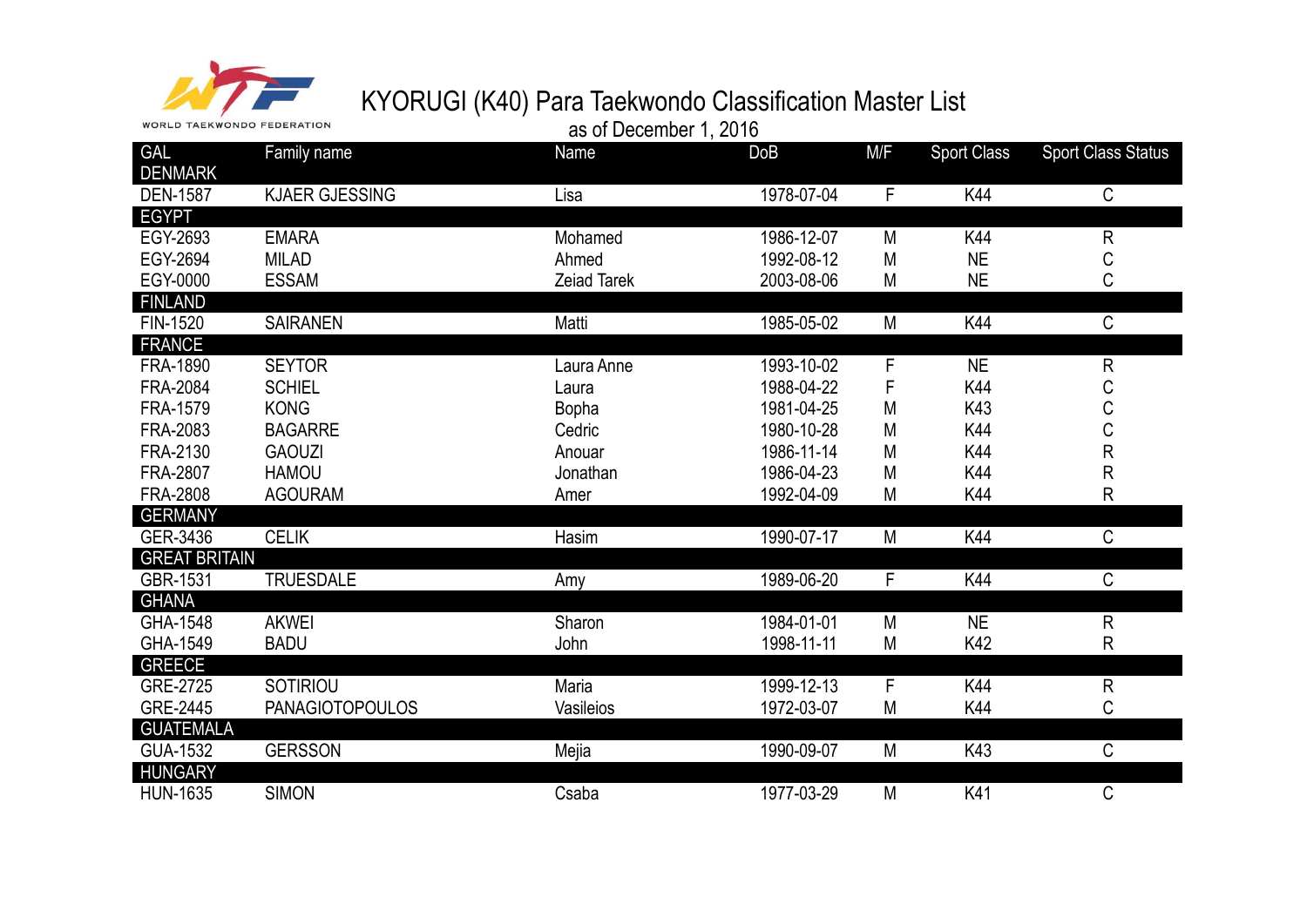

| <b>WORLD TAEKWONDO FEDERATION</b> |                             | as of December 1, 2016 |            |     |                    |                           |
|-----------------------------------|-----------------------------|------------------------|------------|-----|--------------------|---------------------------|
| <b>GAL</b><br><b>HUNGARY</b>      | Family name                 | Name                   | <b>DoB</b> | M/F | <b>Sport Class</b> | <b>Sport Class Status</b> |
| <b>HUN-1636</b>                   | <b>KISS</b>                 | Zoltán                 | 1985-07-15 | M   | K44                | C                         |
| <b>INDIA</b>                      |                             |                        |            |     |                    |                           |
| <b>IND-1815</b>                   | <b>KUMAR</b>                | Hemant                 | 1992-10-21 | M   | K44                | С                         |
| <b>IND-1824</b>                   | <b>SINGH</b>                | Raj Bal                | 1988-05-11 | M   | K44                | C                         |
| <b>IND-1825</b>                   |                             | Sonali                 | 1995-06-19 | F   | K42                | <b>RFD 2017</b>           |
| <b>IND-1829</b>                   | <b>ARORA</b>                | Veena                  | 1975-08-25 | F   | K44                | С                         |
| <b>IND-1830</b>                   |                             | Vishal                 | 1989-01-27 | M   | K44                | С                         |
| <b>IND-1835</b>                   | <b>TIRKEY</b>               | Naresh Kumar           | 1984-07-05 | M   | K44                | $\mathsf C$               |
| <b>IND-1869</b>                   | <b>PASWAN</b>               | Yamuna Kumar           | 1992-01-25 | M   | K42                | $\overline{C}$            |
| <b>IND-1873</b>                   | <b>PASWAN</b>               | Ranjan Kumar           | 1993-08-07 | M   | K42                | C                         |
| <b>IRAN</b>                       |                             |                        |            |     |                    |                           |
| <b>IRI-1576</b>                   | POURRAHNAMA AHMAD GOURABI   | Mahdi                  | 1995-06-20 | M   | K44                | C                         |
| <b>IRI-1577</b>                   | <b>JAFARZADEH</b>           | Mahmoud                | 1978-08-23 | M   | K42                | R                         |
| IRI-12162                         | <b>ABDI SARTANG</b>         | Mohsen                 | 1996-09-04 | M   | K44                | <b>RFD 2017</b>           |
| IRI-12547                         | AZIZIAGHDAM                 | Asghar                 | 1987-12-26 | M   | K44                | С                         |
| IRI-15529                         | <b>SADEGHIANPOUR</b>        | Saeid                  | 1992-10-14 | M   | K42                | С                         |
| IRI-15530                         | <b>HAGHSHEVAS</b>           | Hamid                  | 1994-03-23 | M   | <b>NE</b>          | R                         |
| IRI-15531                         | <b>NARIMANI</b>             | Ahmad                  | 1988-01-11 | M   | K42                | C                         |
| IRI-16962                         | <b>JAVAN BAKAT MOHEBSAR</b> | Sajjad                 | 1999-09-08 | M   | K44                | $\mathsf{R}$              |
| <b>ISRAEL</b>                     |                             |                        |            |     |                    |                           |
| <b>ISR-1695</b>                   | <b>CHAGAVA</b>              | Tigran                 | 1989-11-17 | M   | K42                | C                         |
| <b>ITALY</b>                      |                             |                        |            |     |                    |                           |
| <b>ITA-2108</b>                   | <b>BOSSOLO</b>              | Antonio                | 1995-01-27 | M   | K44                | C                         |
| <b>JAPAN</b>                      |                             |                        |            |     |                    |                           |
| JPN-1635                          | <b>SUGITA</b>               | Hiroki                 | 1985-12-24 | M   | K42                | $\mathsf R$               |
| JPN-1841                          | <b>ITO</b>                  | Chikara                | 1985-10-21 | M   | K44                | C                         |
| <b>JPN-1864</b>                   | <b>OTA</b>                  | Shoko                  | 1989-07-29 | F   | K44                | C                         |
| <b>JPN-1800</b>                   | <b>TAKAHASHI</b>            | Kentaro                | 1972-06-25 | M   | K42                | R                         |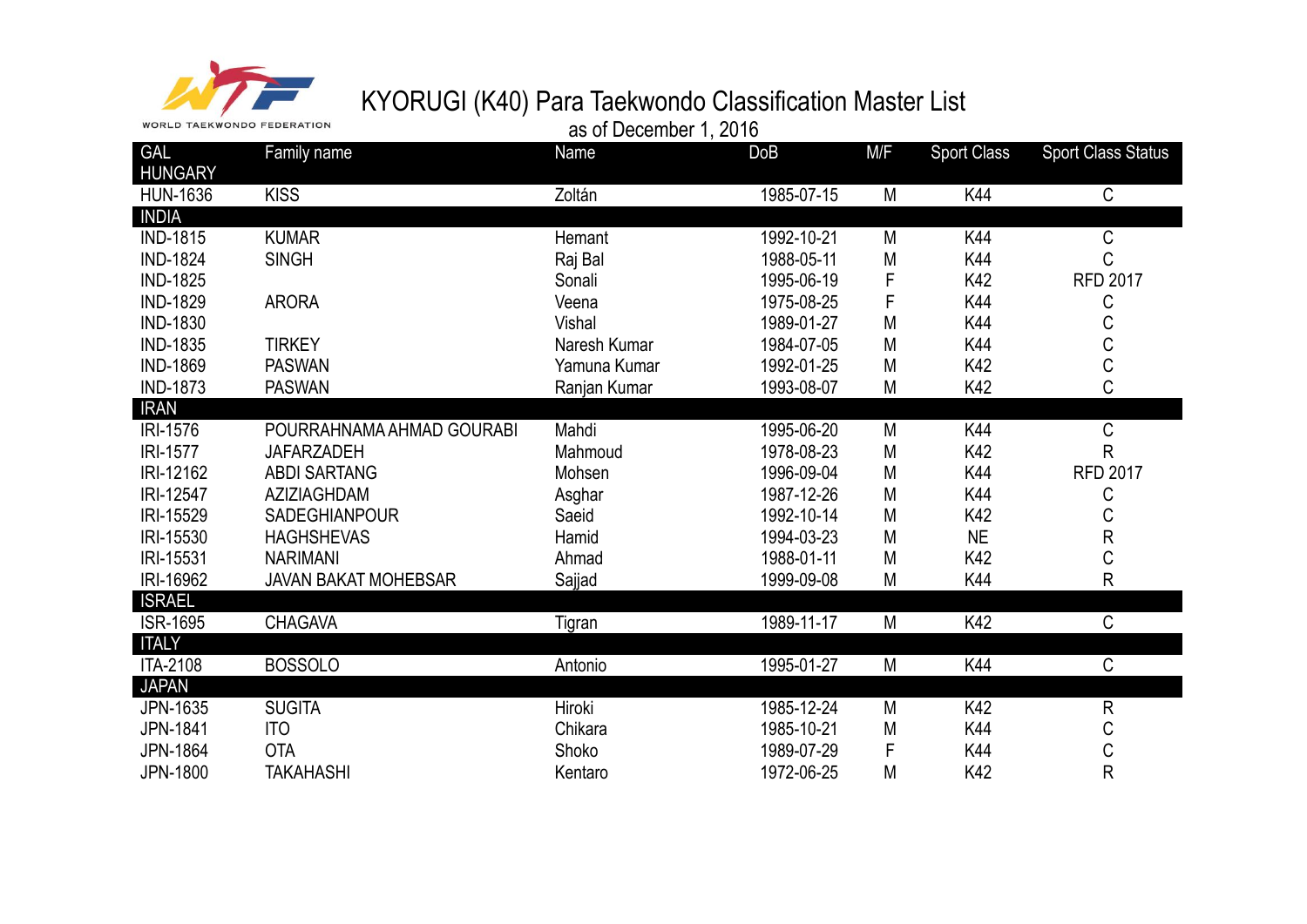

WORLD TAEKWONDO FEDERATION

#### as of December 1, 2016

| <b>GAL</b>      | <b>Family Name</b>    | Name         | DoB        | M/F | <b>Sport Class</b> | <b>Sport Class Status</b> |
|-----------------|-----------------------|--------------|------------|-----|--------------------|---------------------------|
| KAZAKHSTAN      |                       |              |            |     |                    |                           |
| KAZ-1809        | <b>ZHUMAY</b>         | Bekzhan      | 1994-03-17 | M   | K44                | С                         |
| <b>KAZ-1817</b> | <b>OMIRALI</b>        | Nyshan       | 1993-05-11 | M   | K42                | C                         |
| KAZ-1859        | <b>YERZHANOV</b>      | Zhumagali    | 1975-05-30 | M   | K42                | $\mathsf R$               |
| <b>KAZ-1860</b> | <b>SERIKOV</b>        | Maxat        | 1990-12-18 | M   | K44                | C                         |
| KAZ-1862        | <b>MUKASHEV</b>       | <b>Malik</b> | 1986-12-31 | M   | K42                | C                         |
| <b>KAZ-1997</b> | <b>ORYNBASSAR</b>     | Magzhan      | 1995-01-20 | M   | K42                | $\mathsf C$               |
| KAZ-2915        | <b>DOSMALOVA</b>      | Kamilya      | 1992-08-11 | F   | K44                | <b>RFD 2017</b>           |
| KAZ-2949        | <b>DOMBAYEV</b>       | Nurlan       | 1981-08-15 | M   | K43                | $\mathsf C$               |
| <b>KOREA</b>    |                       |              |            |     |                    |                           |
| <b>KOR-2090</b> | <b>HAN</b>            | Kook-Hyun    | 1980-01-17 | M   | K44                | С                         |
| <b>KOR-3091</b> | <b>LEE</b>            | Myeong-ho    | 1993-08-08 | M   | K44                | ${\sf R}$                 |
| <b>KOR-4250</b> | CHOI                  | Jae-sik      | 1979-12-25 | M   | K44                | $\mathsf C$               |
| <b>KOR-4253</b> | <b>KIM</b>            | Myung-hwan   | 1984-04-25 | M   | K44                | <b>RFD 2017</b>           |
| <b>LESOTHO</b>  |                       |              |            |     |                    |                           |
| LES-1528        | <b>PITSO</b>          | Masole       | 1996-05-12 | F   | K42                | $\mathsf{R}$              |
| LES-1533        | <b>MOKHETHI</b>       | Phoofolo     | 1998-01-20 | M   | K44                | C                         |
| <b>MOROCCO</b>  |                       |              |            |     |                    |                           |
| <b>MAR-1599</b> | <b>LAHSSAINI</b>      | Faycal       | 1978-05-15 | M   | K44                | $\mathsf{R}$              |
| MAR-1600        | <b>ELFEDAINY</b>      | Abdennour    | 1985-01-18 | M   | K41                | C                         |
| MAR-1608        | <b>LAMNIAI</b>        | Mohamed      | 1971-02-21 | M   | K42                | ${\sf R}$                 |
| <b>MAR-1737</b> | <b>BOUSHABI</b>       | Ridoune      | 1985-06-22 | M   | K42                | ${\sf R}$                 |
| MAR-1738        | <b>AATIF</b>          | Mohammed     | 1991-09-09 | M   | K44                | ${\sf R}$                 |
| MAR-1739        | <b>AKERMACH</b>       | Rajae        | 1997-07-15 | F   | K44                | ${\sf R}$                 |
| MAR-1743        | <b>GOURIJA</b>        | Ahmed        | 1984-03-25 | M   | <b>NE</b>          | $\mathsf C$               |
| MAR-1745        | <b>ZOUINE</b>         | Azeddine     | 1985-03-26 | M   | K44                | ${\sf R}$                 |
| <b>MAR-1748</b> | <b>DAOUDI</b>         | El Mokhtar   | 1979-01-30 | M   | K44                | ${\sf R}$                 |
| MAR-1756        | <b>ADOUICH</b>        | Ayoub        | 1996-12-28 | M   | K44                | ${\sf R}$                 |
| MAR-2648        | <b>ISMAILI ALAOUI</b> | Rachid       | 1994-01-21 | M   | K43                | ${\sf R}$                 |
| MAR-2649        | ES-SABBAR             | Soukaina     | 1995-12-22 | F   | K44                | R                         |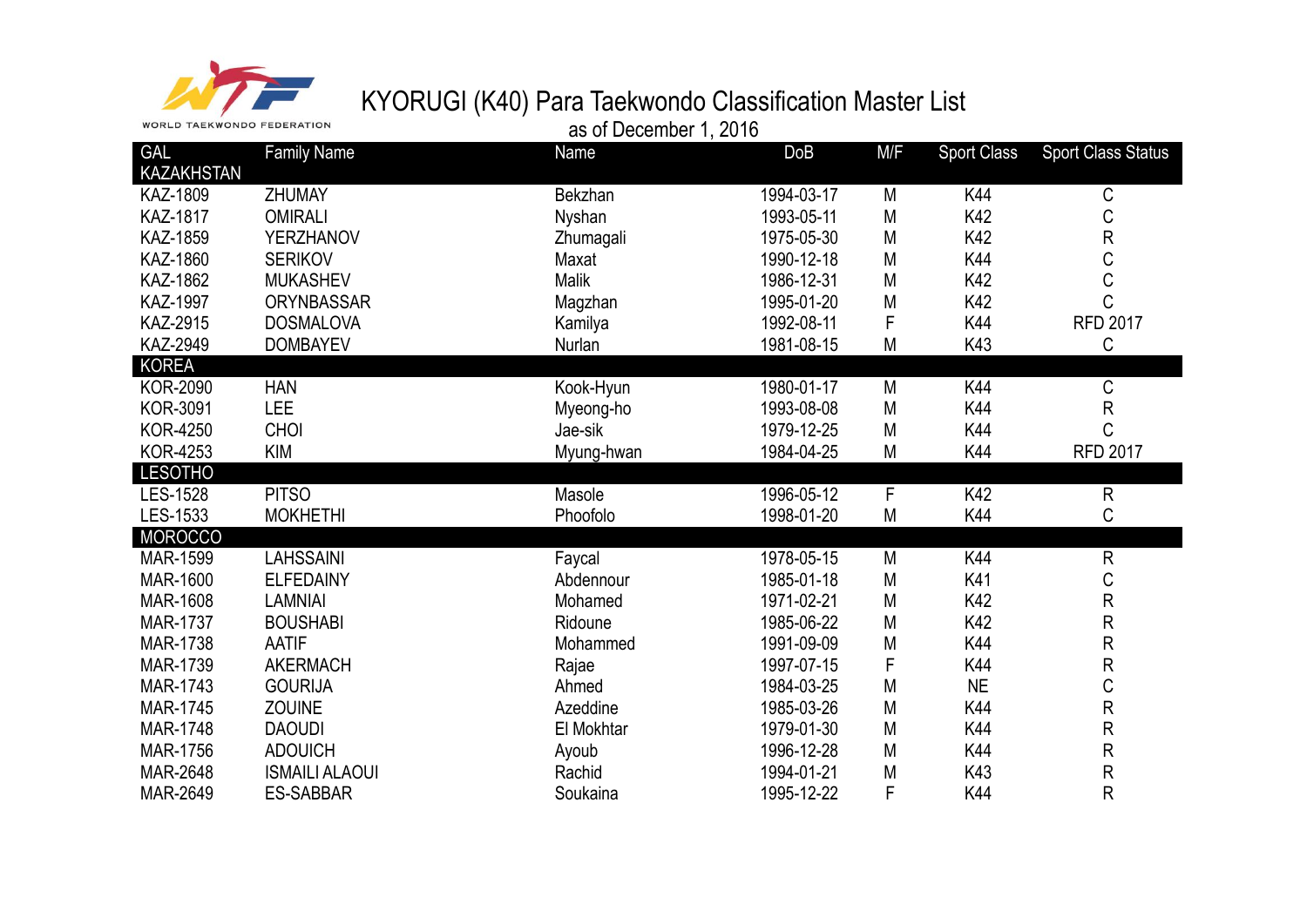

| <b>WORLD TAEKWONDO FEDERATION</b> |                           | as of December 1, 2016 |            |     |                    |                           |
|-----------------------------------|---------------------------|------------------------|------------|-----|--------------------|---------------------------|
| <b>GAL</b><br><b>MOLDOVA</b>      | <b>Family Name</b>        | Name                   | <b>DoB</b> | M/F | <b>Sport Class</b> | <b>Sport Class Status</b> |
| MDA-1593                          | <b>JUMBEI</b>             | Alexandru              | 1983-02-07 | M   | <b>NE</b>          | $\mathsf C$               |
| MDA-1615                          | <b>STRATENCO</b>          | Grigore                | 1979-11-29 | M   | K44                | ${\sf R}$                 |
| MDA-1730                          | <b>CATARAGA</b>           | Petru                  | 1987-10-11 | M   | K42                | C                         |
| <b>MEXICO</b>                     |                           |                        |            |     |                    |                           |
| MEX-7333                          | PEDROZA LUNA              | Francisco Alejandro    | 1979-07-22 | M   | K44                | ${\sf R}$                 |
| MEX-132398                        | <b>BUITIAN SANTIAGO</b>   | Angel de Jesus         | 1991-08-15 | M   | K44                | $\mathsf R$               |
| MEX-132407                        | <b>CAPULTITLA JIMINEZ</b> | Diego Ivan             | 1988-11-13 | M   | K44                | ${\sf R}$                 |
| MEX-132441                        | <b>VARGAS RAMIREZ</b>     | Angelica               | 1991-03-11 | F   | K44                | ${\sf R}$                 |
| MEX-132442                        | MONTAÑO VILLANUEVA        | Alfonso                | 1963-11-24 | M   | <b>NE</b>          | C                         |
| MEX-132530                        | ROMERO RODRIGUEZ          | Claudia                | 2000-06-10 | F   | K44                | R                         |
| <b>MONGOLIA</b>                   |                           |                        |            |     |                    |                           |
| MGL-1516                          | <b>TSERENDOLGOR</b>       | Davaachuluu            | 1993-01-22 | M   | K43                | ${\sf R}$                 |
| <b>MGL-1518</b>                   | <b>ANKHBAYAR</b>          | Gankhuu                | 1980-09-20 | M   | K44                | C                         |
| MGL-1551                          | <b>BATABAYAR</b>          | Shinebayar             | 1994-02-11 | M   | K42                | $\mathsf C$               |
| MGL-1552                          | <b>OYUNSUREN</b>          | Enkhtuvshinzaya        | 1997-08-08 | M   | K44                | C                         |
| MGL-1553                          | <b>GANBAT</b>             | <b>Bolor-Erdene</b>    | 1995-03-26 | M   | K44                | $\mathsf C$               |
| MGL-1563                          | <b>NYAMGANID</b>          | Aleksandr              | 1983-03-24 | M   | K44                | ${\sf R}$                 |
| <b>MGL-1576</b>                   | <b>CHAGNAADORI</b>        | Busandori              | 1986-05-02 | M   | <b>NE</b>          | C                         |
| MGL-1610                          | <b>KHURELBAATAR</b>       | Enkhtuya               | 1990-09-06 | F   | K44                | <b>RFD 2017</b>           |
| <b>NETHERLANDS</b>                |                           |                        |            |     |                    |                           |
| <b>NED-1832</b>                   | <b>HAMERS</b>             | Erik                   | 1969-08-27 | M   | K42                | ${\sf R}$                 |
| <b>NEPAL</b>                      |                           |                        |            |     |                    |                           |
| <b>NEP-1539</b>                   | <b>KUNWAR</b>             | Yadaw                  | 1973-08-27 | M   | <b>NE</b>          | ${\sf R}$                 |
| <b>NEP-1552</b>                   | <b>ADHIKAR</b>            | Hiramani               | 1973-02-16 | M   | K44                | ${\sf R}$                 |
| <b>NEP-1554</b>                   | <b>SHAKYA</b>             | Arun                   | 1969-02-25 | M   | K44                | R                         |
| <b>NEP-1551</b>                   | <b>DHAMI</b>              | Ranjana                | 1993-08-24 | F   | K44                | ${\sf R}$                 |
| <b>NEP-1553</b>                   | <b>BHANDARI</b>           | Sita                   | 1985-04-16 | F   | K44                | C                         |
| <b>NEP-1578</b>                   | <b>THAPA</b>              | Anit                   | 1988-12-28 | M   | K44                | ${\sf R}$                 |
| <b>NEP-1579</b>                   | <b>KUNWAR</b>             | Chinta Bahadur         | 1972-01-03 | M   | K44                | R                         |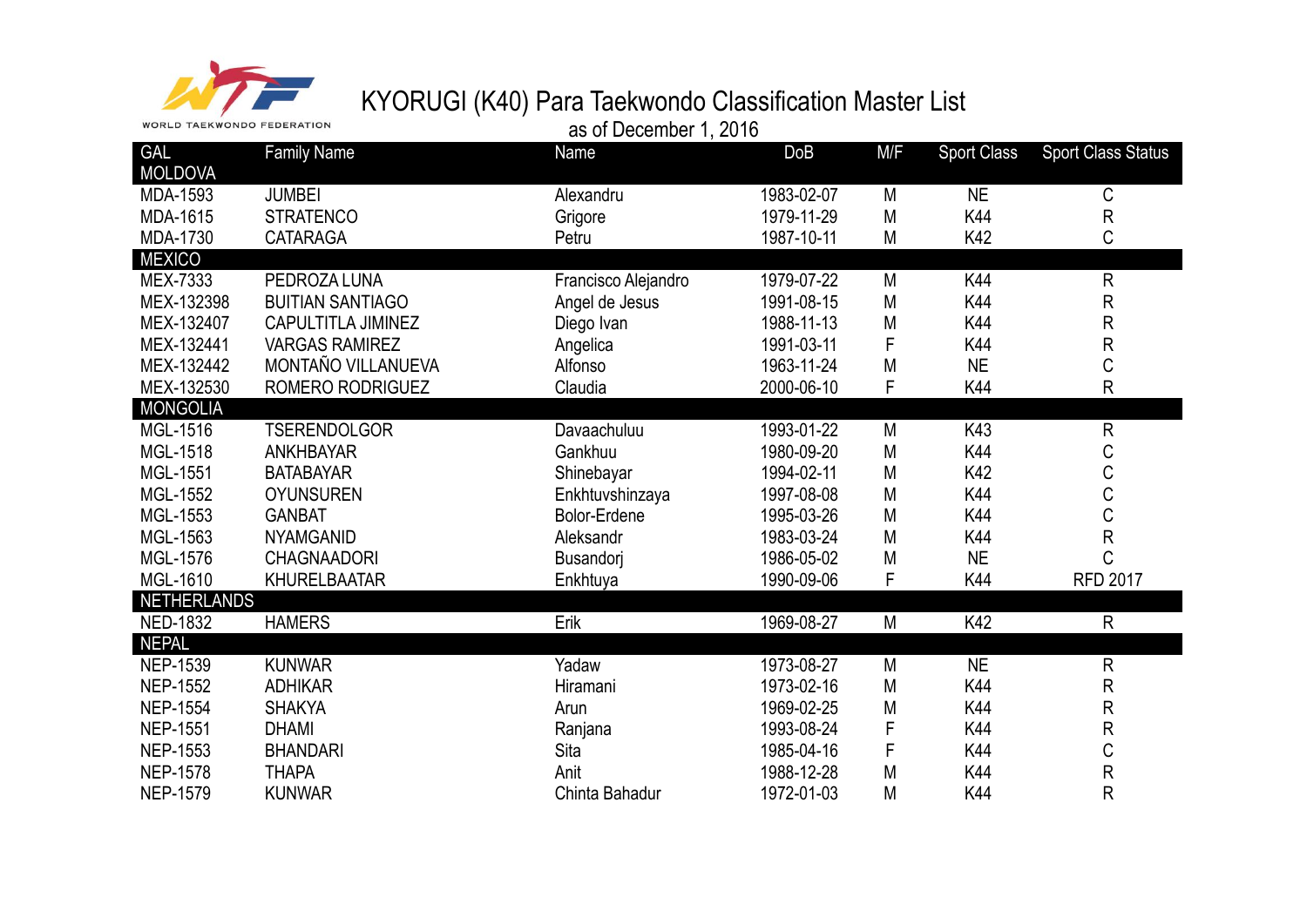

| <b>WORLD TAEKWONDO FEDERATION</b> |                       | as of December 1, 2016 |            |     |                    |                           |
|-----------------------------------|-----------------------|------------------------|------------|-----|--------------------|---------------------------|
| <b>GAL</b><br><b>NEPAL</b>        | <b>Family Name</b>    | Name                   | <b>DoB</b> | M/F | <b>Sport Class</b> | <b>Sport Class Status</b> |
| <b>NEP-1583</b>                   | <b>HANG</b>           | Rohit                  | 1986-08-28 | M   | K42                | <b>RFD 2017</b>           |
| <b>NIGER</b><br><b>NIG-1538</b>   | <b>OUMAROU GOUZA</b>  | Ismael                 | 1996-02-24 | M   | K44                | $\mathsf{R}$              |
| <b>NIGERIA</b>                    |                       |                        |            |     |                    |                           |
| <b>NGR-1616</b>                   | <b>UKPERA</b>         | Samson Saaondo         | 1991-10-06 | M   | K42                | $\mathsf{R}$              |
| <b>NGR-1620</b>                   | <b>OBAZUAYE</b>       | Faith                  | 1989-03-04 | F   | K44                | $\mathsf{R}$              |
| <b>PERU</b>                       |                       |                        |            |     |                    |                           |
| <b>PER-1844</b>                   | <b>RENTERIA CERNA</b> | Shiroy                 | 1994-12-19 | M   | K44                | R                         |
| <b>PHILIPPINES</b>                |                       |                        |            |     |                    |                           |
| PHI-1633                          | <b>DATU</b>           | Mario Jerard Alexander | 1973-09-18 | M   | <b>NE</b>          | $\mathsf{R}$              |
| PHI-1707                          | <b>GUARIN</b>         | Carlo                  | 1992-02-09 | M   | <b>NE</b>          | R                         |
| PHI-1708                          | <b>TAGULINAO</b>      | Isidro                 | 1988-09-19 | M   | <b>NE</b>          | $\mathsf R$               |
| PHI-1775                          | <b>GANAPIN</b>        | Allain Keanu           | 1998-07-07 | M   | K44                | C                         |
| <b>POLAND</b>                     |                       |                        |            |     |                    |                           |
| POL-1725                          | <b>WIECZOREK</b>      | Przemyslaw             | 1985-01-08 | M   | K41                | $\mathsf C$               |
| <b>POL-1745</b>                   | <b>KUBIAK</b>         | Damian                 | 1988-05-20 | M   | K42                | C                         |
| POL-1746                          | <b>PAWLAK</b>         | Michal                 | 1979-07-11 | M   | K44                | ${\sf R}$                 |
| POL-2044                          | <b>MAKULEC</b>        | Juliusz                | 1999-04-06 | M   | K44                | $\mathsf{R}$              |
| <b>ROMANIA</b>                    |                       |                        |            |     |                    |                           |
| ROU-1541                          | <b>KISS</b>           | Istvan                 | 1973-11-30 | M   | <b>NE</b>          | C                         |
| <b>RUSSIA</b>                     |                       |                        |            |     |                    |                           |
| <b>RUS-1604</b>                   | <b>RAMAZANOVA</b>     | Ayshat Mallaevna       | 1995-06-25 | F   | K44                | C                         |
| <b>RUS-3188</b>                   | <b>BELVAEVA</b>       | Elena                  | 1989-03-15 | F   | K44                | $\mathsf C$               |
| <b>RUS-3198</b>                   | <b>MAGOMEDOVA</b>     | <b>Sakinat</b>         | 1978-02-24 | F   | K41                | C<br>R                    |
| <b>RUS-3211</b>                   | <b>SVERCHKOVA</b>     | Elvira Urievna         | 1989-03-15 | F   | K44                |                           |
| <b>RUS-3219</b>                   | <b>SALIMGEREEVA</b>   | Mariyam                | 1998-03-13 | F   | K44                | C                         |
| <b>RUS-3221</b>                   | <b>IRASIEVA</b>       | Zaira                  | 1986-04-25 | F   | K42                | $\mathsf C$               |
| <b>RUS-3222</b>                   | <b>ABDULOVA</b>       | Sevil                  | 1977-11-17 | F   | K41                | C<br>C                    |
| <b>RUS-1590</b>                   | <b>KRICHFALUSHIY</b>  | Vladislav              | 1995-08-20 | M   | K41                |                           |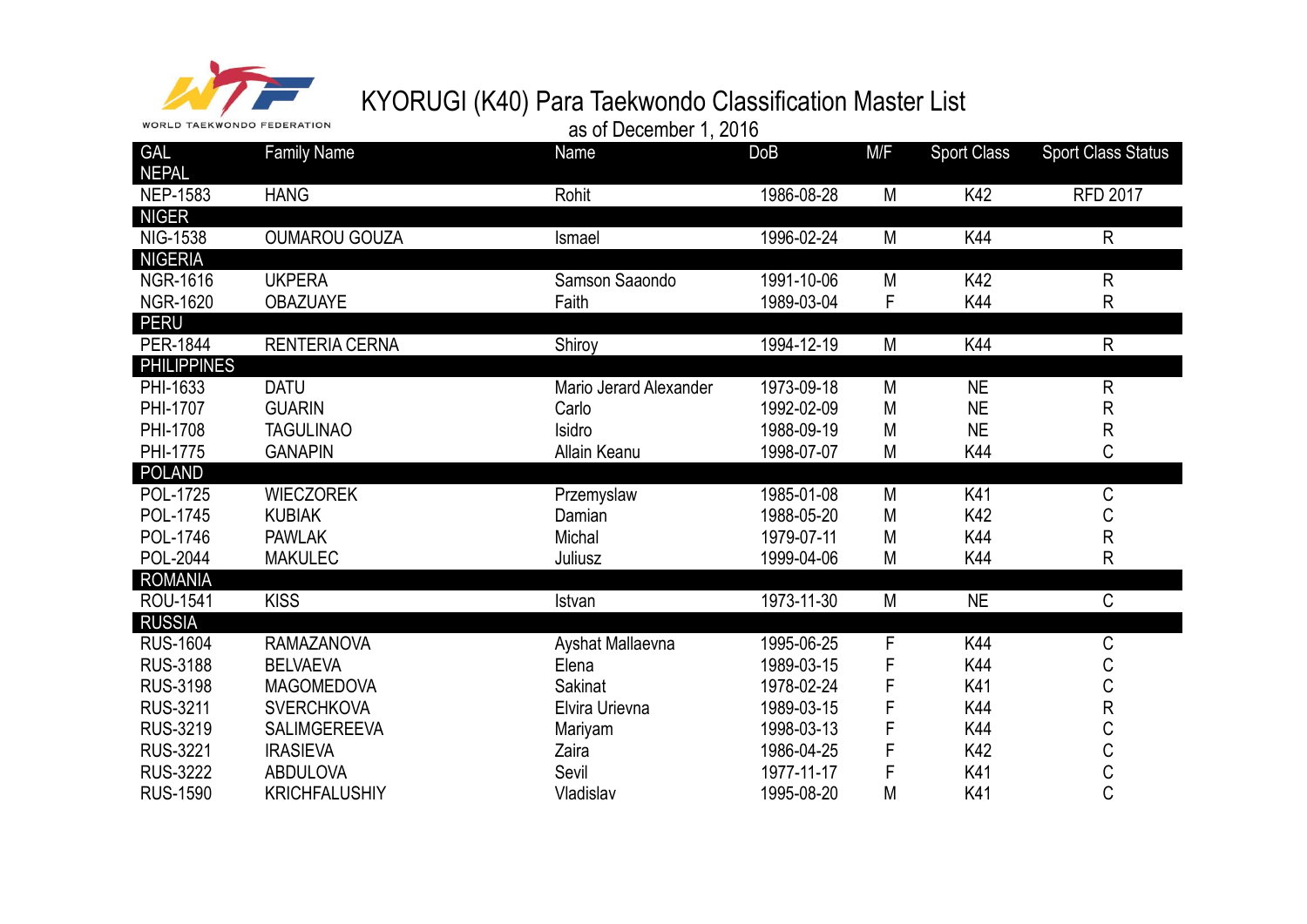

| GAL             | <b>Family Name</b> | Name                  | DoB        | M/F          | <b>Sport Class</b> | <b>Sport Class Status</b> |
|-----------------|--------------------|-----------------------|------------|--------------|--------------------|---------------------------|
| <b>RUSSIA</b>   |                    |                       |            |              |                    |                           |
| <b>RUS-1592</b> | <b>ISLADIBIROV</b> | Magomedzagir          | 1991-09-22 | M            | K44                | С                         |
| <b>RUS-1594</b> | GAZZAEV            | Spartak Valikoevich   | 1972-12-21 | M            | K41                | $\mathsf C$               |
| <b>RUS-1597</b> | <b>MAGOMEDOV</b>   | Magomed               | 1988-08-16 | M            | K44                | ${\sf R}$                 |
| <b>RUS-1598</b> | <b>ATAEV</b>       | Zainutdin             | 1991-10-26 | M            | K44                | C                         |
| <b>RUS-1634</b> | <b>CHEPURENKOV</b> | <b>Boris Urievich</b> | 1976-07-06 | ${\sf M}$    | K44                | C                         |
| <b>RUS-1878</b> | <b>NAZARENKO</b>   | Vitaly                | 1977-02-11 | $\mathsf{M}$ | K44                | C                         |
| <b>RUS-1879</b> | <b>KUPEEV</b>      | Georgiy               | 1991-11-05 | $\mathsf{M}$ | K44                | C                         |
| <b>RUS-2325</b> | <b>LAROV</b>       | Aleksander            | 1976-07-18 | M            | K44                | C                         |
| <b>RUS-2459</b> | <b>IRGALIEV</b>    | Erlan                 | 1998-07-17 | M            | <b>NE</b>          | ${\sf R}$                 |
| <b>RUS-3167</b> | <b>AKMATOV</b>     | Ashkat                | 1988-08-30 | M            | K44                | C                         |
| <b>RUS-3170</b> | <b>ALEKSANDROV</b> | Viktor                | 1987-05-08 | M            | K41                | C                         |
| <b>RUS-3179</b> | <b>IBRAGIMOV</b>   | Ismail                | 1992-06-11 | ${\sf M}$    | K44                | C                         |
| <b>RUS-3189</b> | <b>TSVIZHBA</b>    | Leon                  | 1994-12-25 | M            | <b>NE</b>          | C                         |
| <b>RUS-3192</b> | <b>AMAROV</b>      | Makhdi                | 1977-07-04 | $\mathsf{M}$ | K44                | C                         |
| <b>RUS-3197</b> | <b>MAKIEV</b>      | Azamat                | 1996-01-04 | $\mathsf{M}$ | <b>NE</b>          | ${\sf R}$                 |
| <b>RUS-3207</b> | <b>REKALAYEV</b>   | Amir                  | 1996-04-13 | M            | K44                | C                         |
| <b>RUS-3215</b> | <b>ISTAMULOV</b>   | Lukman-Khakim         | 1992-05-08 | M            | K42                | C                         |
| <b>RUS-3216</b> | <b>TOLKHADOV</b>   | Abubakar              | 1983-07-14 | $\mathsf{M}$ | <b>NE</b>          | ${\sf R}$                 |
| <b>RUS-3218</b> | <b>IAKHIAEV</b>    | <b>Bilal</b>          | 1995-02-01 | $\mathsf{M}$ | K44                | ${\sf R}$                 |
| <b>RUS-3667</b> | <b>ALIFIRENKO</b>  | Evgenii               | 1991-08-28 | $\mathsf{M}$ | K42                | C                         |
| <b>RUS-3683</b> | <b>DZHUPANOV</b>   | Murat                 | 1983-12-30 | M            | K44                | C                         |
| <b>RUS-4255</b> | <b>FEOFANOV</b>    | Vladimir              | 1990-03-04 | M            | K44                | <b>RFD 2017</b>           |
| <b>RUS-3752</b> | <b>TAIMAZOV</b>    | Arthur                | 1995-07-05 | M            | K44                | ${\sf R}$                 |
| <b>RUS-3220</b> | <b>RAMAZANOV</b>   | Aliskhab              | 1993-01-18 | M            | K44                | $\mathsf{R}$              |
| <b>RUS-4934</b> | <b>ARBAKOV</b>     | Arzhan                | 1991-01-16 | $\mathsf{M}$ | K42                | C                         |
| <b>RUS-4942</b> | <b>OMAROV</b>      | Kadibagama            | 1997-02-05 | M            | K43                | $\mathsf{R}$              |
| <b>SERBIA</b>   |                    |                       |            |              |                    |                           |
| <b>SRB-2851</b> | <b>MILJKOVIC</b>   | Nemanja               | 1997-05-26 | M            | K44                | $\mathsf C$               |
| <b>SRB-2852</b> | <b>ADAMOV</b>      | Slavko                | 1984-07-31 | M            | K41                | C                         |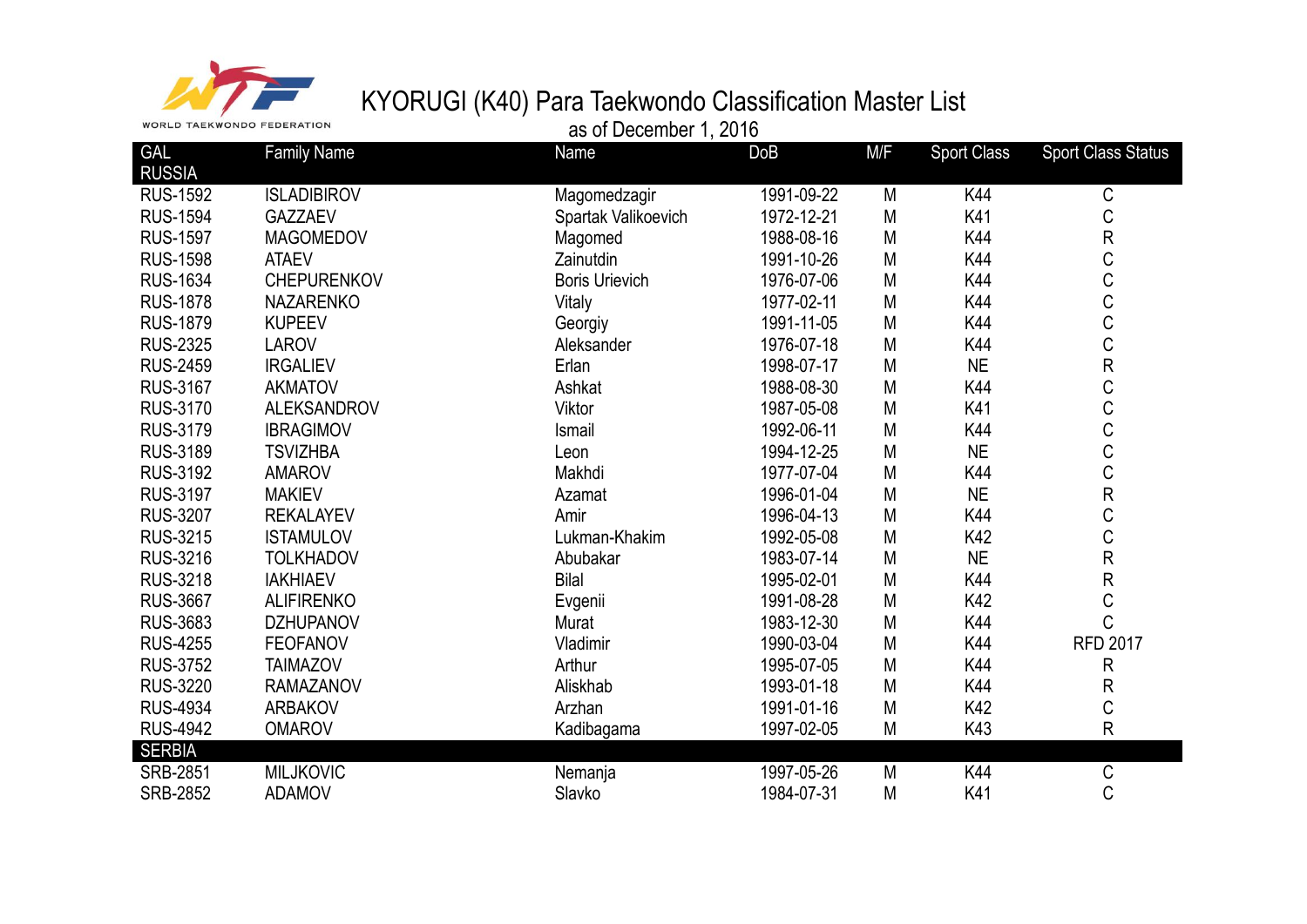

|                             | <b>WORLD TAEKWONDO FEDERATION</b> |                      | as of December 1, 2016 |             |                    |                           |
|-----------------------------|-----------------------------------|----------------------|------------------------|-------------|--------------------|---------------------------|
| <b>GAL</b><br><b>SERBIA</b> | <b>Family Name</b>                | Name                 | <b>DoB</b>             | M/F         | <b>Sport Class</b> | <b>Sport Class Status</b> |
| <b>SRB-2855</b>             | <b>SIMANIC TOMIC</b>              | Ana                  | 1985-05-14             | F           | K44                | С                         |
| <b>SRB-2861</b>             | <b>JOVANOVIC</b>                  | Danijela             | 1968-08-13             | F           | K43                | ${\sf R}$                 |
| <b>SRB-2863</b>             | <b>BACKO</b>                      | Dejana               | 1994-12-09             | F           | K41                | C                         |
| <b>SPAIN</b>                |                                   |                      |                        |             |                    |                           |
| <b>ESP-1947</b>             | <b>CONTRERAS CERRAJERIA</b>       | Maria de Los Angeles | 1990-04-09             | F           | <b>NE</b>          | C                         |
| ESP-1607                    | <b>VIDAL ALVAREZ</b>              | Alejandro            | 1981-12-21             | M           | K43                | С                         |
| ESP-1609                    | ARMANDO GARAGARZA                 | Gabriel              | 1981-11-18             | M           | K44                | C                         |
| ESP-1610                    | <b>MALVAR FERNANDEZ</b>           | Santiago             | 1977-11-25             | M           | K44                | R                         |
| ESP-1955                    | FERNANDEZ DE CASTRO RUBIO         | John                 | 1996-04-28             | M           | <b>NE</b>          | C                         |
| <b>ESP-1957</b>             | SANTANA SANTANA                   | Aythami Jose         | 1993-02-11             | M           | K44                | C                         |
| <b>TURKEY</b>               |                                   |                      |                        |             |                    |                           |
| <b>TUR-1997</b>             | <b>CELIK DEMIRAL</b>              | Gulsun               | 1986-01-15             | $\mathsf F$ | K44                | С                         |
| <b>TUR-2005</b>             | <b>TURGUT</b>                     | Kadriye              | 1996-06-11             | F           | K44                | С                         |
| <b>TUR-2006</b>             | <b>GÖR</b>                        | <b>Büsra</b>         | 1995-02-09             | F           | K44                | C                         |
| <b>TUR-2007</b>             | <b>KATARAY</b>                    | Ayse Dudu            | 1973-12-29             | F           | K42                | C                         |
| <b>TUR-2970</b>             | <b>BILEK</b>                      | Nurgul               | 1985-05-15             | F           | K42                | C                         |
| <b>TUR-2971</b>             | <b>GURDAL</b>                     | Gamze                | 1995-06-12             | F           | K44                | C                         |
| <b>TUR-2972</b>             | <b>TUNCAY</b>                     | Serife               | 1988-06-12             | F           | K44                | ${\sf R}$                 |
| <b>TUR-6495</b>             | <b>EMEKSIZ</b>                    | Seyma Nur            | 1993-03-31             | F           | K43                | R                         |
| <b>TUR-1624</b>             | <b>KAYAN</b>                      | Bayram               | 1976-12-24             | M           | K44                | С                         |
| <b>TUR-1993</b>             | <b>CELIK</b>                      | Hasim                | 1990-07-17             | M           | K44                | C                         |
| <b>TUR-1994</b>             | <b>TOKDOGAN</b>                   | Yasin                | 1989-11-11             | M           | K44                | C                         |
| <b>TUR-1998</b>             | <b>GOKBABA</b>                    | Ysar Sami            | 1986-03-04             | M           | K42                | C                         |
| <b>TUR-2000</b>             | <b>ERDOGAN</b>                    | Suleyman             | 1987-09-15             | M           | K44                | C                         |
| <b>TUR-2001</b>             | <b>CELIK</b>                      | Fatih                | 1992-01-01             | M           | K44                | C                         |
| <b>TUR-2002</b>             | <b>SERPICI</b>                    | Mehmet Serkan        | 1982-04-23             | M           | K42                | C                         |
| <b>TUR-2003</b>             | <b>SARAC</b>                      | Mehmet Sami          | 1995-12-15             | M           | K42                | C                         |
| <b>TUR-2004</b>             | <b>YILDIZ</b>                     | Ugur                 | 1978-11-07             | M           | K42                | Ć                         |

TUR-2008 CANTURK Halil Altug 1997-10-07 M K44 C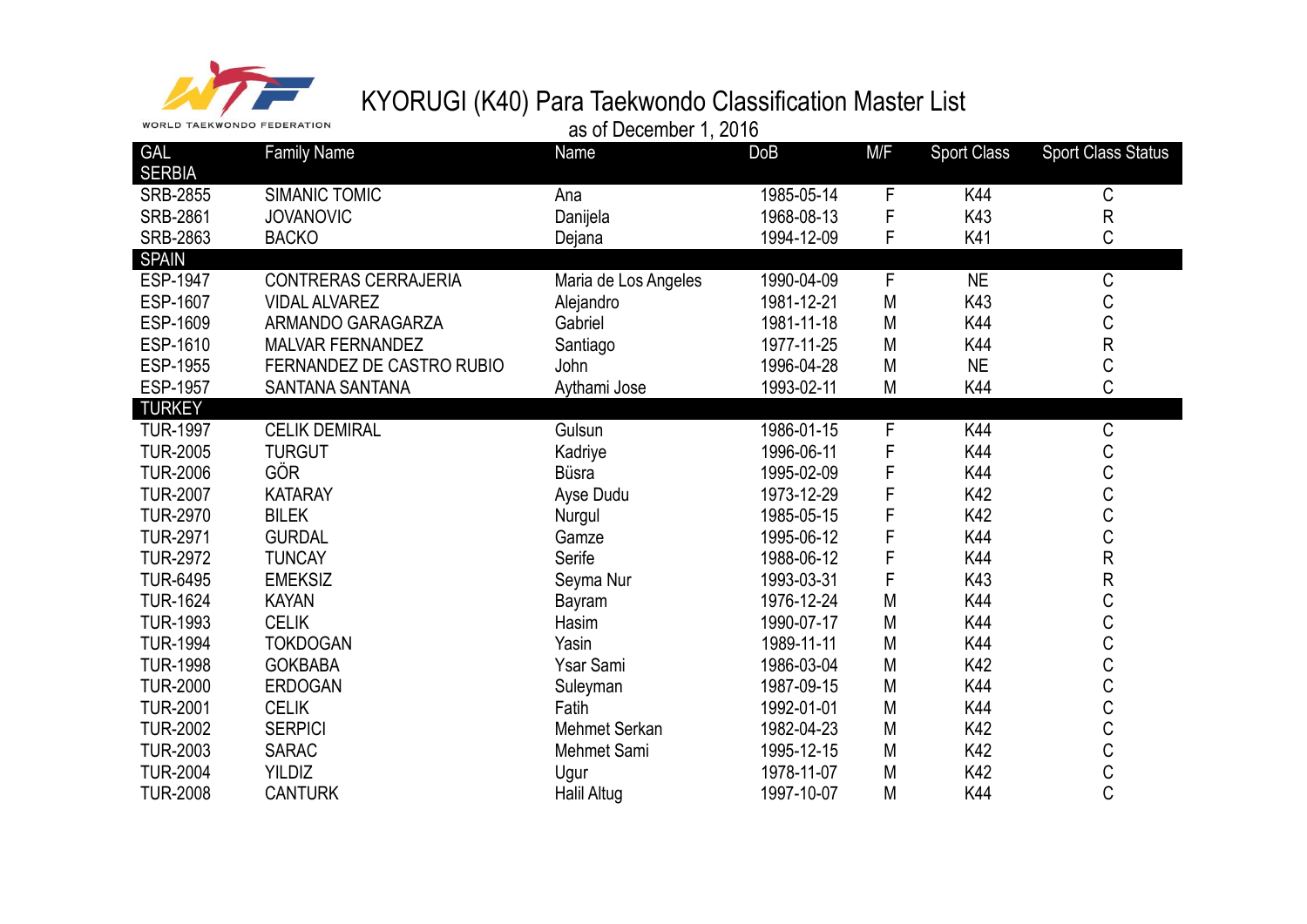

| as of December 1, 2016 |  |
|------------------------|--|
|                        |  |

| <b>GAL</b>      | <b>Family Name</b> | Name           | DoB        | M/F          | <b>Sport Class</b> | <b>Sport Class Status</b> |
|-----------------|--------------------|----------------|------------|--------------|--------------------|---------------------------|
| <b>TURKEY</b>   |                    |                |            |              |                    |                           |
| <b>TUR-2009</b> | <b>ERDOGAN</b>     | Turan          | 1979-05-15 | M            | <b>NE</b>          | $\mathsf{R}$              |
| <b>TUR-2322</b> | <b>CANDAN</b>      | Abdulkadir     | 1995-03-01 | M            | K43                | ${\sf R}$                 |
| <b>TUR-2516</b> | <b>ATILGAN</b>     | Kadir          | 1990-03-01 | M            | <b>NE</b>          | C                         |
| <b>TUR-2596</b> | <b>AYDOGDU</b>     | Cengiz         | 1976-02-18 | M            | K44                | ${\sf R}$                 |
| <b>TUR-2973</b> | <b>BOZTEKE</b>     | Mahmut         | 1997-03-05 | M            | K44                | C                         |
| <b>TUR-3009</b> | <b>OZDEMIR</b>     | Recap          | 1998-10-20 | M            | K44                | ${\sf R}$                 |
| <b>TUR-3010</b> | <b>YALT</b>        | Osman          | 1984-04-13 | M            | K43                | $\mathsf C$               |
| <b>UAE</b>      |                    |                |            |              |                    |                           |
| <b>UAE-1700</b> | <b>ALMAHRI</b>     | Ali Mohammed   | 1988-04-01 | M            | K44                | $\mathsf C$               |
| <b>UKRAINE</b>  |                    |                |            |              |                    |                           |
| <b>UKR-2037</b> | <b>HRANKINA</b>    | Oksana         | 1998-09-14 | $\mathsf{F}$ | K44                | $\mathsf C$               |
| <b>UKR-2038</b> | <b>MARCHUK</b>     | Viktoriia      | 1990-05-10 | F            | K43                | $\mathsf C$               |
| <b>UKR-2039</b> | <b>LEBYEDYEVA</b>  | Lydmyla        | 1981-11-28 | F            | <b>NE</b>          | ${\sf R}$                 |
| <b>UKR-2036</b> | <b>SHVETS</b>      | Anton          | 1994-03-16 | M            | K43                | C                         |
| <b>UKR-2042</b> | <b>NABYT</b>       | Mykola         | 1983-08-30 | M            | K44                | ${\sf R}$                 |
| <b>UKR-2088</b> | <b>YAROSLAV</b>    | Palok          | 1995-04-25 | M            | <b>NE</b>          | ${\sf R}$                 |
| <b>UKR-2090</b> | <b>ALIEKSIEV</b>   | Vitali         | 1989-11-01 | M            | K44                | ${\sf R}$                 |
| <b>UKR-2093</b> | <b>TSYHANOK</b>    | Maksym         | 1989-04-25 | M            | K44                | ${\sf R}$                 |
| <b>UKR-2169</b> | <b>MATSUIK</b>     | Vitali         | 1988-09-05 | M            | K44                | C                         |
| <b>UKR-2174</b> | <b>VEDMEDENKO</b>  | Roman          | 1971-02-24 | M            | K44                | $\mathsf{R}$              |
| <b>USA</b>      |                    |                |            |              |                    |                           |
| <b>USA-6580</b> | <b>SALINARO</b>    | <b>Brianna</b> | 1998-05-10 | F            | K42                | ${\sf R}$                 |
| <b>USA-5488</b> | <b>SABATES</b>     | Felix          | 1973-02-06 | M            | K44                | С                         |
| <b>USA-1585</b> | <b>ESPINOZA</b>    | Daniel         | 1972-10-22 | M            | K42                | C                         |
| <b>USA-2677</b> | <b>STACEY</b>      | Corbin         | 1970-03-25 | M            | K44                | C                         |
| <b>USA-5686</b> | <b>MEDELL</b>      | Evan           | 1997-03-31 | M            | K44                | C                         |
| <b>USA-0000</b> | <b>FORD</b>        | James          | 1991-01-07 | M            | <b>NE</b>          | $\mathsf C$               |
| <b>USA-7998</b> | <b>KROMBHOLZ</b>   | Alyssa Lynne   | 1982-04-04 | F            | K44                | ${\sf R}$                 |
| <b>USA-8000</b> | <b>METZ</b>        | David          | 1979-07-25 | M            | K44                | R                         |
|                 |                    |                |            |              |                    |                           |